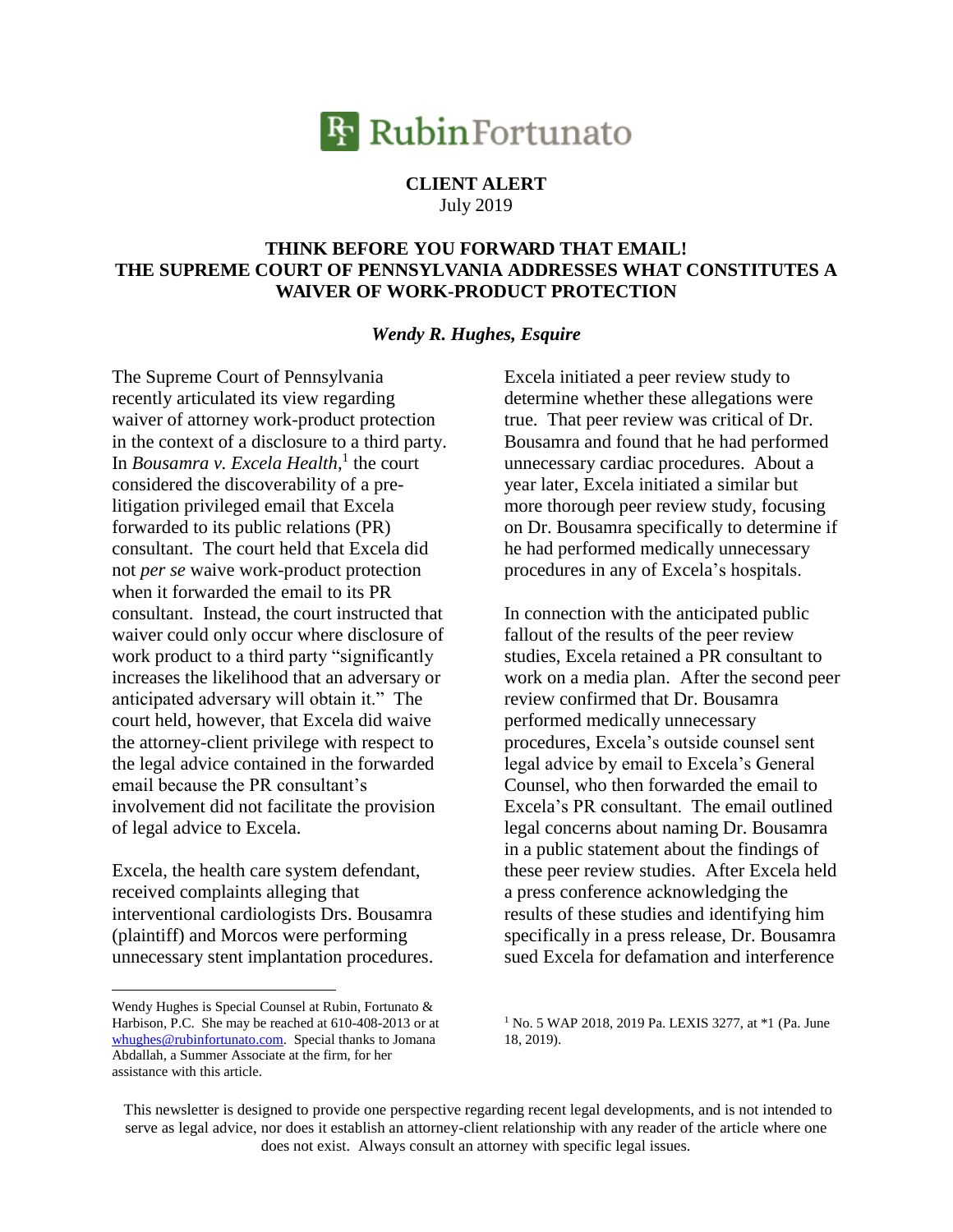with prospective and actual contractual relations. During the discovery phase of the litigation, Dr. Bousamra filed a motion to compel the discovery of the email that Excela's General Counsel forwarded to the PR consultant.

A Special Master issued a report and proposed order recommending that the trial court deny Dr. Bousamra's motion. After Dr. Bousamra filed exceptions to the Special Master's report and proposed order, the trial court held that Excela waived the attorneyclient privilege when its in-house counsel shared outside counsel's legal advice with the PR consultant. The court noted that the privilege is lost when a protected communication is shared with a third party who does not facilitate the provision of legal advice. Neither the Special Master nor the trial court addressed the applicability of the attorney work-product doctrine. On appeal to the Superior Court, however, Excela asserted that both the attorney work-product doctrine and the attorney-client privilege protected discovery of the email in question.

On appeal, the Superior Court recognized that the work-product doctrine bars discovery of documents revealing the mental impressions, conclusions, or legal opinions of counsel but found that Excela did not provide a factual basis to support that it was properly invoking work-product protections. The Superior Court also held that the attorney-client privilege could not protect the forwarded email because the PR consultant was not assisting Excela's counsel in the provision of legal advice.

On appeal to the Supreme Court, Excela argued that the attorney work-product doctrine barred disclosure of the email because Excela did not disclose the email to an adversary and the disclosure did not

increase the likelihood that an adversary would obtain it. In support of its position, Excela contended that the purpose of the doctrine was to prevent disclosure to an adversary, rather than disclosure to all others outside the attorney-client confidential relationship.

On the other hand, Dr. Bousamra argued that the work-product doctrine did not apply or that Excela waived the protections of that doctrine by disclosure of the email to its PR consultant. Dr. Bousamra contended that because he was seeking production of the email from the PR consultant, and not Excela's attorney, the email could not constitute protected work product. Even if the email constituted work product, Dr. Bousamra argued, among other things, that Excela's disclosure increased the likelihood that an adversary would obtain the email, and therefore, Excela waived work-product protections.

Appellants identified the two issues before the Supreme Court as follows:

"(1) Did the Superior Court commit an error of law when holding that a client waives the work-product protection of its counsel's prelitigation email by forwarding the e-mail to its public relations consultant?

(2) Did the Superior Court commit an error of law when holding that, to qualify as a privileged person within the attorney-client privilege, a third party must provide legal advice and have the lawyer or client control its work?"

The Supreme Court recognized that it had not yet articulated the proper analysis for waiver of the work-product doctrine in any of its prior decisions. In doing so now, the court noted that other courts tasked with

This newsletter is designed to provide one perspective regarding recent legal developments, and is not intended to serve as legal advice, nor does it establish an attorney-client relationship with any reader of the article where one does not exist. Always consult an attorney with specific legal issues.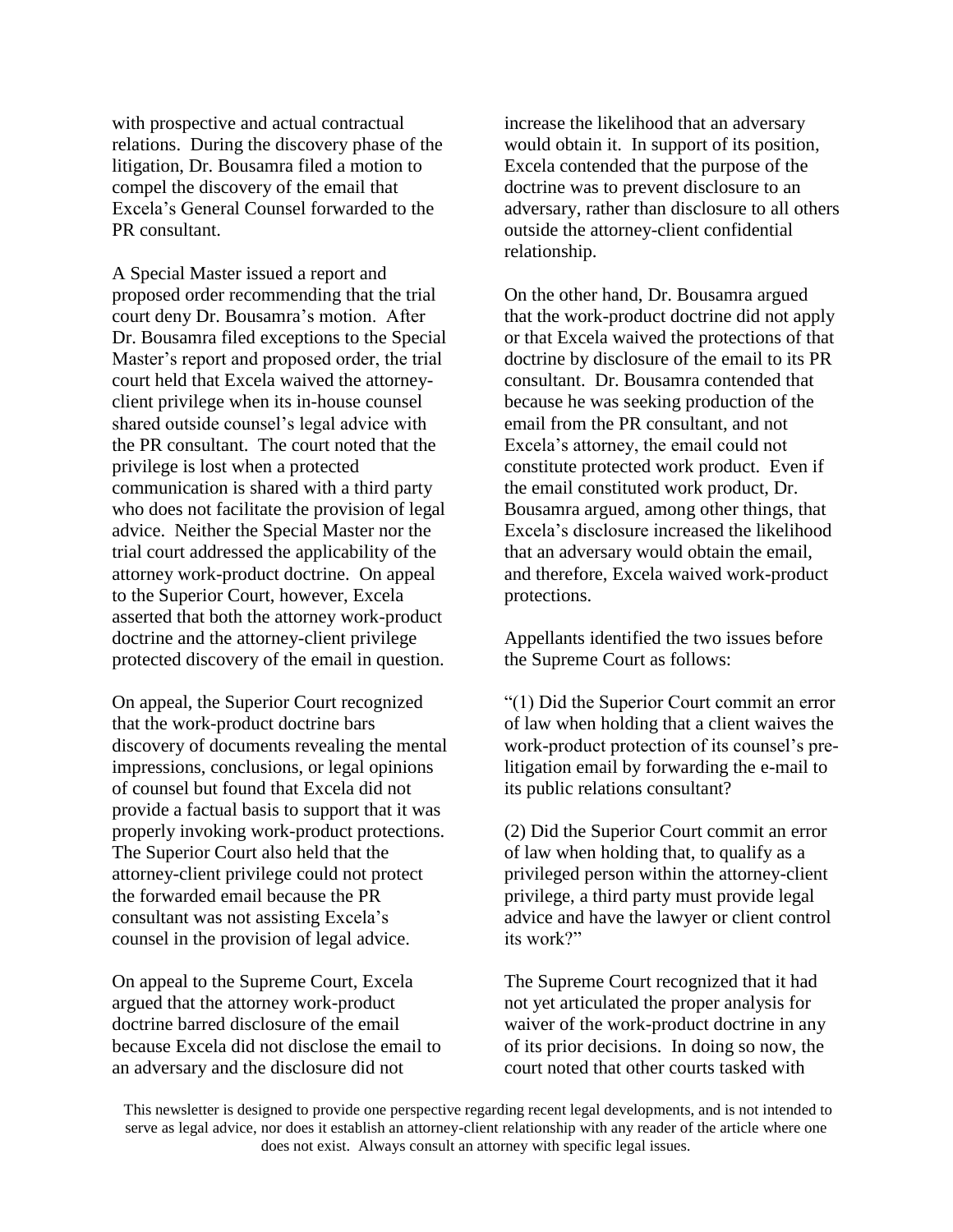defining a waiver analysis, properly considered the purpose of the attorney workproduct doctrine first. The court also noted that evidentiary privileges are not favored and that such a privilege only applies where it is necessary to achieve its purpose.

The court instructed that the purpose of the work-product doctrine is to "protect the mental impressions and processes of an attorney acting on behalf of a client, regardless of whether the work product was prepared in anticipation of litigation." This doctrine enables attorneys to prepare clients' cases absent fear that their clients' adversaries can use attorney work product against them. Unlike the attorney-client privilege, the court noted that confidentiality is not a cornerstone of the work-product doctrine. The work-product doctrine does not protect the confidential relationship of an attorney and his client. In contrast, the court stated that because the attorney-client privilege specifically protects attorney-client confidences, any disclosures outside these confidences are generally inconsistent with that privilege with limited exceptions. Exceptions include instances where disclosure of privileged information aids the attorney's ability to provide legal advice to a client.

Considering the purpose of the workproduct protections, the court held that "the attorney work product doctrine is not waived by disclosure unless the alleged work product is disclosed to an adversary or disclosed in a manner which significantly increases the likelihood that an adversary or anticipated adversary will obtain it." The court noted that this waiver analysis is consistent with the prevailing view among the country's state and federal courts and is fact-intensive. Accordingly, noting that the factual record was insufficient for it to

determine if Excela had waived workproduct protections, the court remanded the waiver issue to the trial court with directions to engage in fact finding and to make a determination consistent with the court's waiver rule.

Next, the court moved on to address whether the attorney-client privilege protected the email after Excela sent it to its PR consultant. The court recognized that the purpose of the attorney-client privilege is "to foster the free and open exchange of relevant information between the lawyer and client." Once a confidential attorney-client communication is shared with a third party, the privilege is waived. The only exception to this general rule is when the third party is "indispensable" to the attorney providing legal advice or it "facilitated" an attorney's ability to provide legal advice.

Distinguishing cases involving a tax accountant and an accident reconstruction expert where these third parties aided an attorney's ability to provide legal advice, the court determined that when Excela forwarded the privileged email, Excela was not seeking advice or input from its PR consultant that would have facilitated the giving of legal advice. Indeed, the email already contained the legal advice of Excela's outside counsel and that counsel did not send the email to the PR consultant. As a result, the court affirmed the Superior Court's holding that Excela had waived the attorney-client privilege.

While the justices were unanimous in the result, several offered their observations and concerns about the court's ruling in two concurring opinions. Justice Christine Donohue, joined by Justices Kevin Dougherty and Debra Todd, wrote a separate concurring opinion emphasizing the

This newsletter is designed to provide one perspective regarding recent legal developments, and is not intended to serve as legal advice, nor does it establish an attorney-client relationship with any reader of the article where one does not exist. Always consult an attorney with specific legal issues.